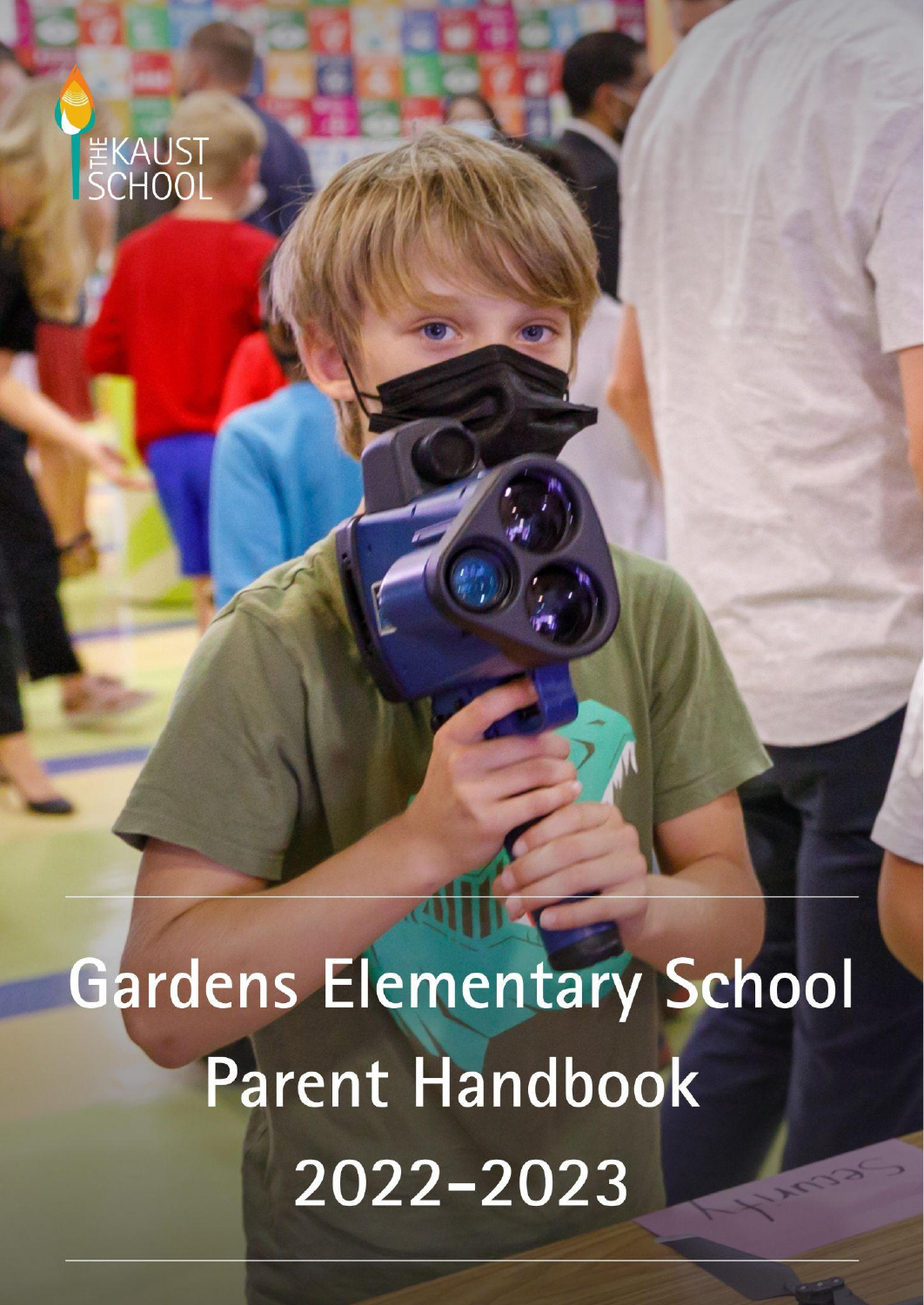# **Table of Contents**

[Welcome](#page-2-0) [The KAUST School: Guiding Statements](#page-3-0) [After School Co-Curricular Program](#page-4-0) [Arrival and Departure from GES](#page-4-1) **[Attendance](#page-5-0)** [Birthday Celebrations](#page-5-1) [Clothing Guidelines](#page-6-0) [Communicating Student Progress \(reporting\)](#page-6-1) **[Curriculum](#page-6-2)** [Health Office](#page-7-0) [Home Learning](#page-8-0) [Learning and Language Support](#page-9-0) [Lost and Found](#page-9-1) [Lunch / Snacks](#page-9-2) **[Library](#page-10-0)** [Mother Tongue Language Program](#page-10-1) [Parent Communication](#page-10-2) Personal Possessions / Valuables **[Prayer](#page-11-0)** [Ramadan](#page-11-1) [Respectful Learning Community](#page-12-0) [Shark Share Assemblies and Musical Showcases](#page-16-0) **[School Hours](#page-16-1)** [Sun Safety](#page-17-0) **[Technology](#page-17-1) [Transitions](#page-17-2)**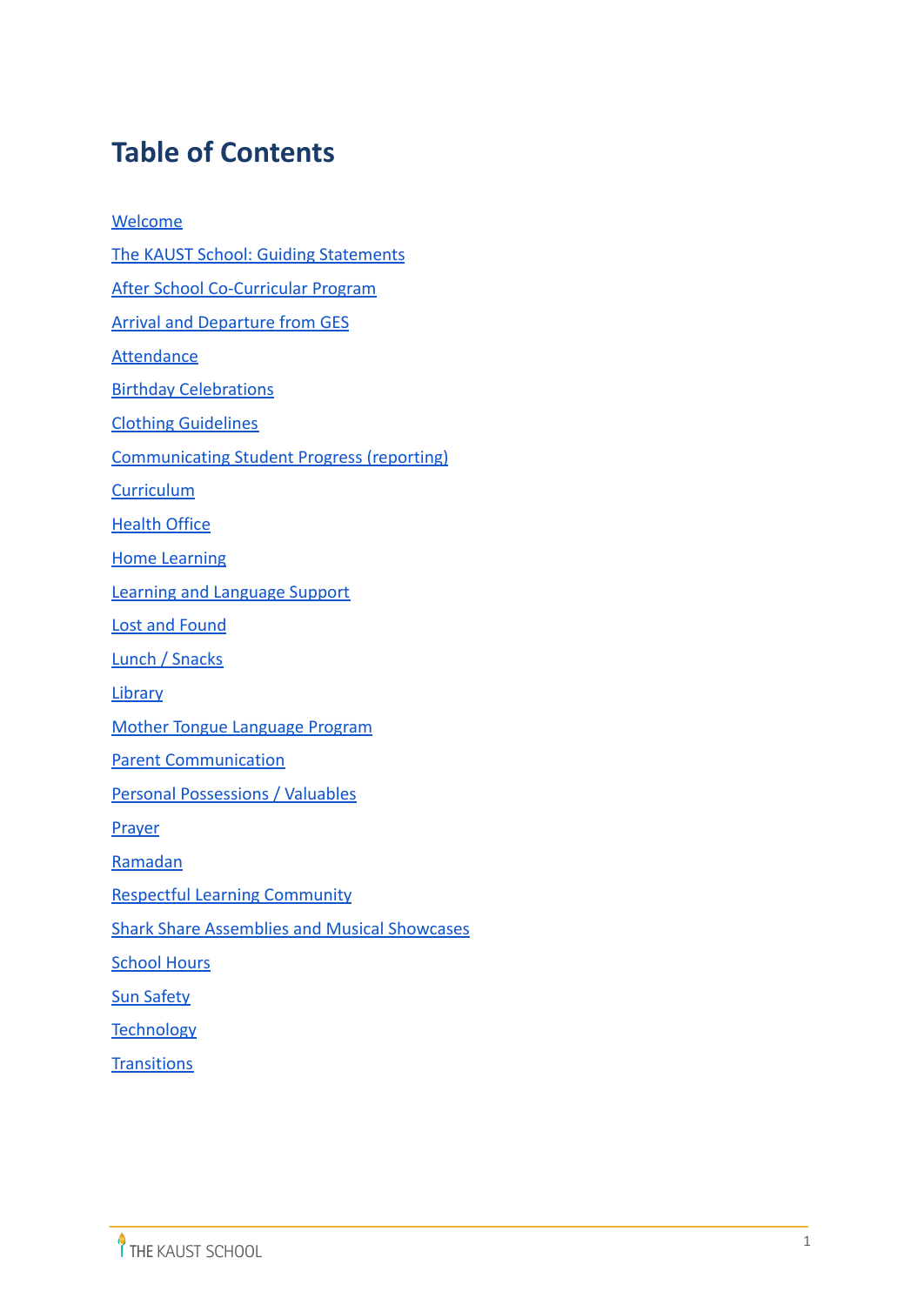# <span id="page-2-0"></span>**Welcome to The KAUST School!**

At GES, our student population is multicultural, diverse, enthusiastic, engaging and confident. They are also fun loving and happy.

Through the IB Primary Years [Programme](https://thekaustschool.fluencycms.co.uk/The-Primary-Years-Programme) (PYP) we provide opportunities for students to develop an understanding of essential concepts, skills, knowledge and attitudes that will enable them to be lifelong learners. Our students are actively involved in authentic inquiry-based learning across all the curriculum areas. They develop confidence in their abilities, think for themselves, question, express their opinions and respect the opinions of others. As students learn to reflect on their learning, they become critical thinkers. We encourage students to voice their ideas and to take action to improve the school and the community. Student achievement and progress is shared through regular assemblies, parent conferences, open houses and activities aimed at making the school a stimulating center for the community.

Our highly qualified teachers include a number of specialist support staff to ensure that our curriculum is accessible across our diverse school community. We offer a wide-ranging extra-curricular program that further enriches the social and emotional development of each student. Our teachers are dedicated to promoting students welfare, progress and individual interests.

Whether you are a current, soon to be, or prospective member of our school community, we welcome you to our school!

Jeff Woodcock Elementary Principal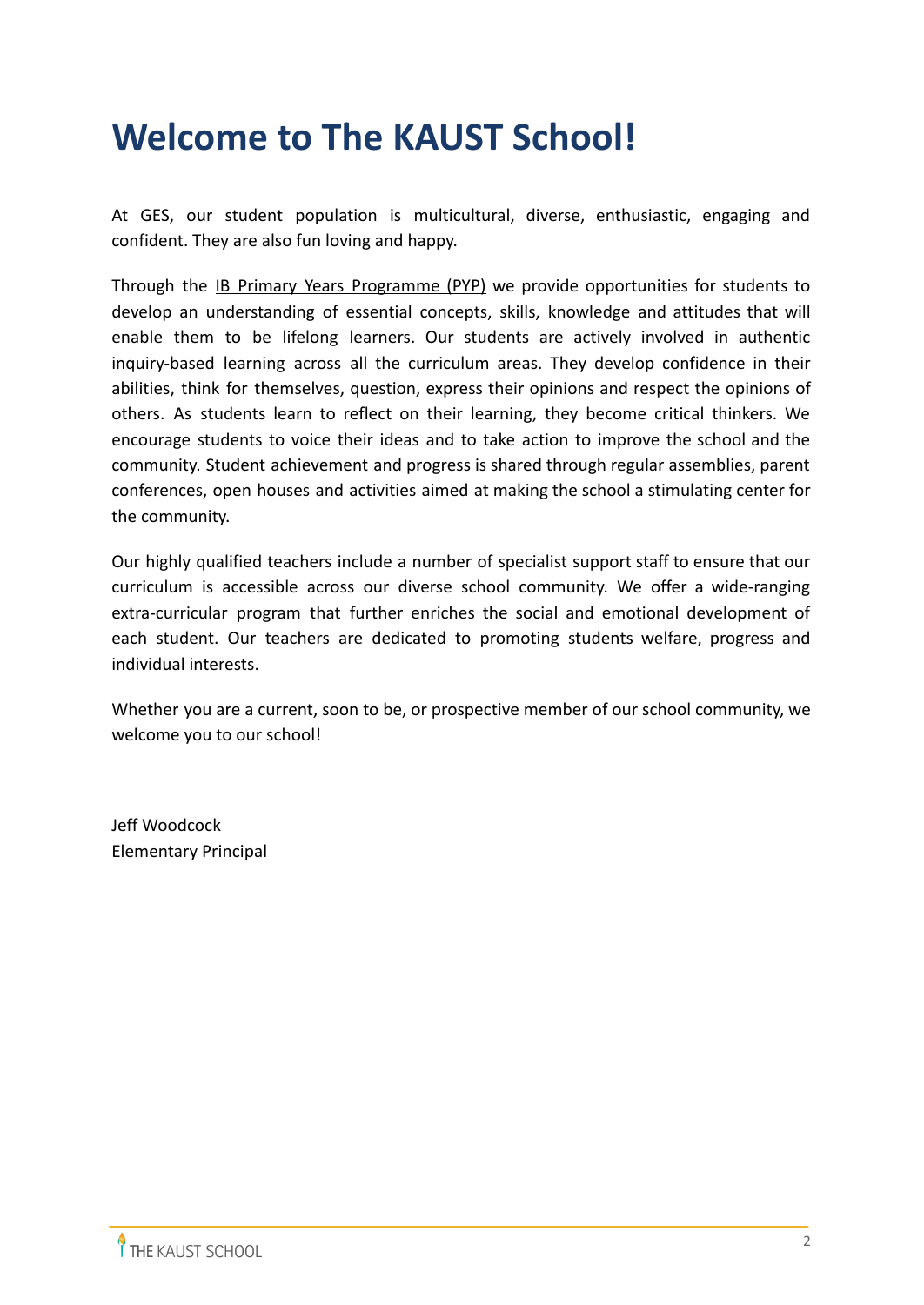# <span id="page-3-0"></span>**The KAUST School: Guiding Statements**



. We draw upon our differences to strengthen collaboration.

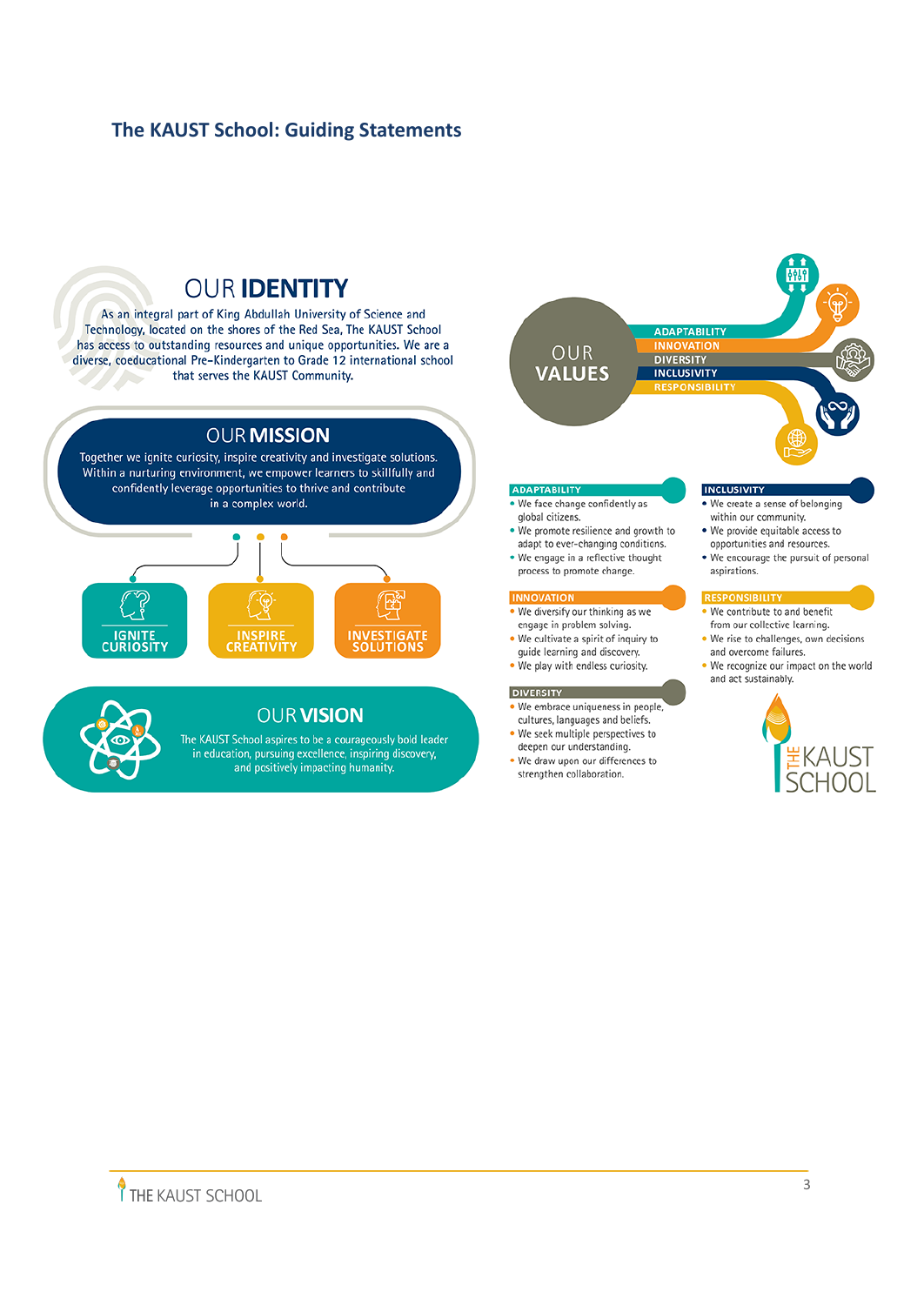# <span id="page-4-0"></span>**After School Co-Curricular Program**

We offer a Youth Sports and Enrichment co-curricular program that provides students with a balanced and diverse range of opportunities and experiences. At GES, we help support the TKS mission, vision, and values through this inclusive program by providing a well-rounded array of choices based on four core program areas; health and wellness, STEM, creativity, and life skills and leadership. We have identified core activities that will help support student learning and community involvement through these program categories. Students will have the opportunity to develop their leadership, physical, and social skills through participation and hands-on experiences that will help develop their IB Learner Attributes and benefit them for a lifetime.

#### **2022-23 Season Dates**

- Cycle 1 September 18 November 10
- Cycle 2 November 20 January 26
- Cycle 3 February 5 March 31
- Cycle 4 April 9 June 1

# <span id="page-4-1"></span>**Arrival and Departure from GES**

Students arrive between 7:35 and 7:45. They go to their homeroom classrooms at 7:45 to prepare for the day. Attendance is taken each day at 7:50. Students arriving late will need a pass from the reception.

- **Pedestrians**: Students should be aware of vehicles when walking to school, use the sidewalks provided and cross the road at the designated crosswalks.
- **Bikers:** Students biking to school need to ensure they follow the rules of the road, wear a proper helmet and park their bikes at a bike rack.
- **Bus:** Bus services are available before and after school, based on registration and availability. Appropriate behavior on the school bus is an expectation and is described in the Respectful Learning Community section of this guide.
- **Private vehicle drop off**: Parents or guardians who drive their children to school need to ensure they use the designated drop off sites.

\*It is the responsibility of parents and students to communicate changes in transportation to or from the school to the homeroom teacher or reception.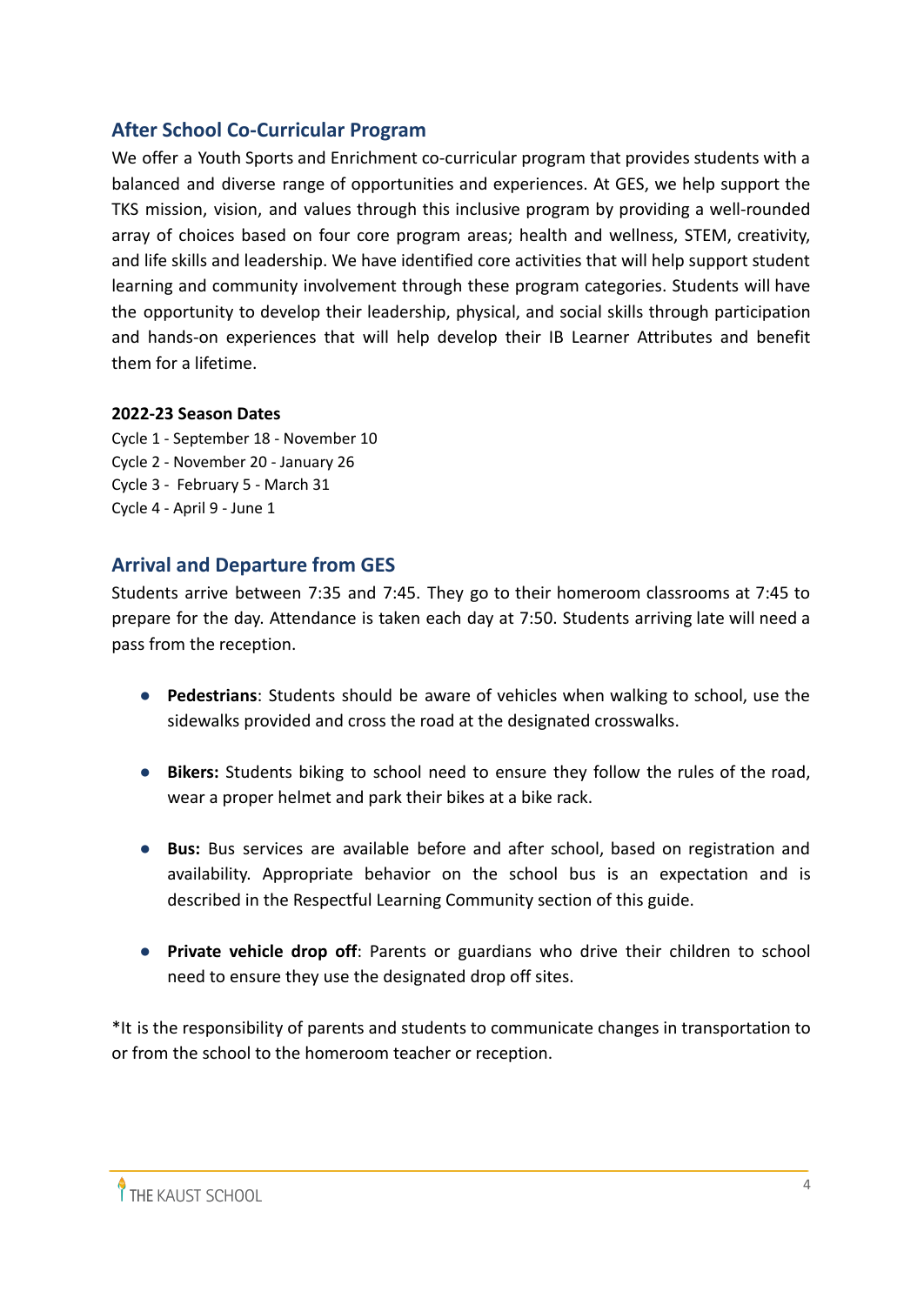# <span id="page-5-0"></span>**Attendance**

Classroom learning is an essential part of the student's education. Student participation is also essential to the learning experience of the entire class. Therefore, students are expected to attend school every day school is in session.

Parents and students have a mutual responsibility to ensure that students attend school consistently and that absences during the academic year are kept to a minimum. If your child is sick, contact your child's homeroom teacher via email.

It is also important that your child arrives on time so that they do not miss out on important learning. If parents notify the school in advance of late attendance (due to a medical appointment, for example) the late arrival will be recorded as excused. If you know in advance that your child will miss more than two consecutive days you should complete a Student Absence Request [form](https://docs.google.com/a/thekaustschool.org/forms/d/e/1FAIpQLSdh-On2pC2tgemY_sNXBYulcpLpIEBj2RT9hBUj8ZP-I1udOg/viewform) to ensure they are eligible to participate in the leave.

The TKS Attendance Policy requires that students do not miss more than 10% (in general 18 days) of any school year. If a student does not meet the attendance requirements, the student and his/her family may receive sanctions up to the loss of enrollment in the KAUST School.

#### **Releasing Students**

During the school day, students may not leave the school grounds without permission. Students who leave school during the school day must be accompanied by a parent. Parents will sign students out at the reception. Children may only be released to adults who have been authorized by parents to take the child home from school. If both parents will be away from home overnight or longer, parents are requested to notify your child's teacher following child wellbeing guidelines.

#### **Travel or Vacation Days**

It is hoped that families will plan travel and trips during the school vacations. Should you know ahead of time that your child will be absent from school for any reason, please inform your child's teacher and complete the Student Absence Request [form.](https://docs.google.com/a/thekaustschool.org/forms/d/e/1FAIpQLSdh-On2pC2tgemY_sNXBYulcpLpIEBj2RT9hBUj8ZP-I1udOg/viewform)

# <span id="page-5-1"></span>**Birthday Celebrations**

We understand this is a special day for your child and that your child may like to bring in a treat to share with their classmates. We kindly request that you inform the homeroom teacher at least 24 hours in advance and bring individual treats, not one whole cake. Also no candles or presents, please. Whilst we are happy to sing Happy Birthday and have a small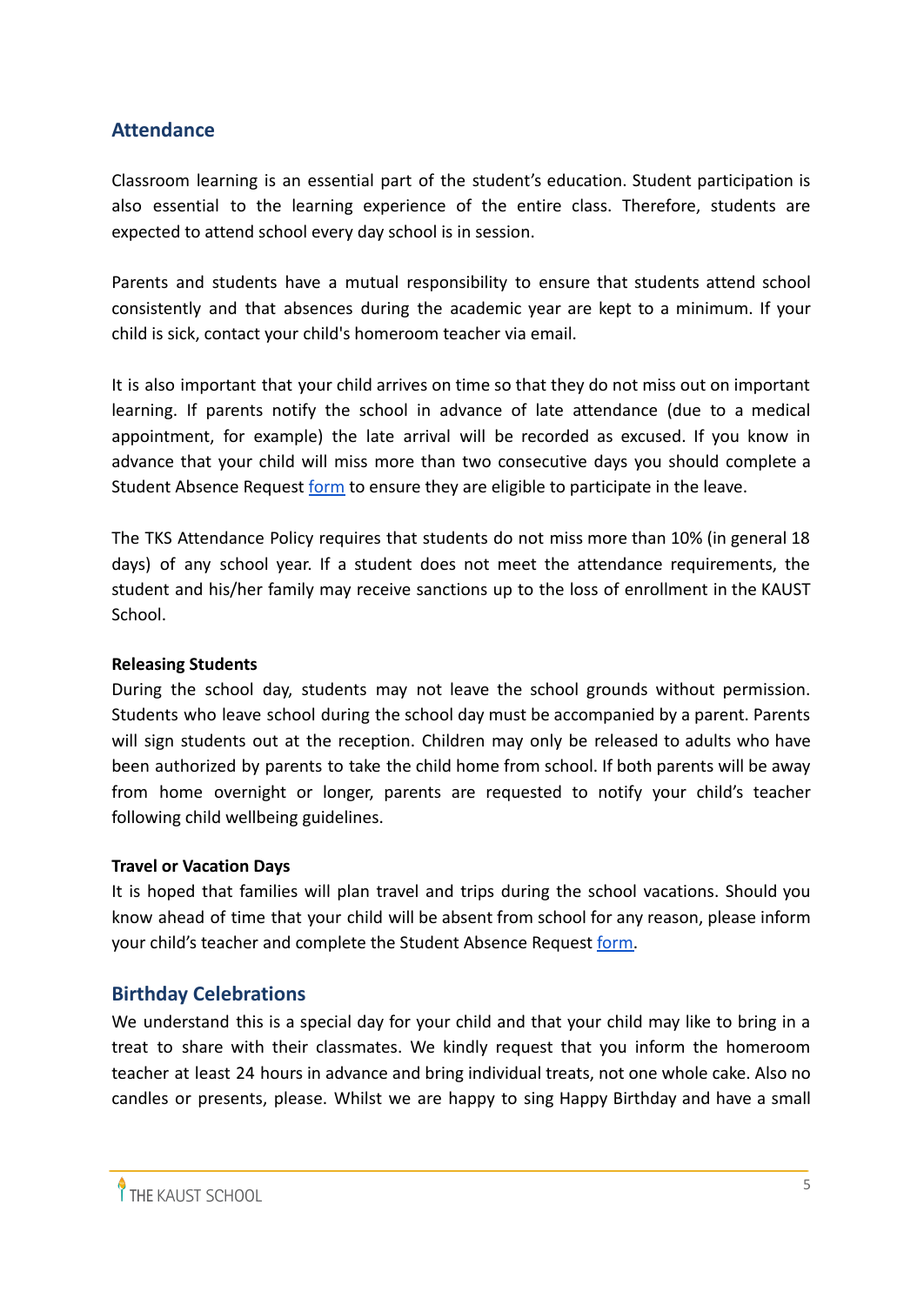celebration at school, we don't host parties or pass out invitations as these are for family and friends after school and on weekends.

# <span id="page-6-0"></span>**Clothing Guidelines**

Clothing should be neat, clean and in good taste. Long shorts are acceptable. Shoulders should be covered. On days where students have PE we recommend that students wear closed-toed and sturdy trainers for active play. Students are advised to bring something warm to wear in the air-conditioned buildings. School staff will address students individually about inappropriate clothing.

# **Physical Education Dress**

Students will need appropriate shoes and clothing for movement during physical education classes. Soccer cleats, crocs, sandals and flipflops will not be permitted.

For swimming lessons, students must wear suitable swimwear. Girls must wear a one-piece swimsuit. Boys must wear swim trunks.

# <span id="page-6-1"></span>**Communicating student progress (reporting)**

Report cards are issued twice a year, at the end of each semester. Parents are encouraged to participate in conferences throughout the year. These opportunities support the written reports and provide parents with the chance to gain an understanding of their child's progress.

# <span id="page-6-2"></span>**Curriculum**

At TKS, the International Baccalaureate Primary Years Programme (PYP) is offered for all students from K1 through Grade Five. The PYP provides a dynamic, inquiry-based curriculum that fosters the development of knowledge, skills, conceptual understanding, attitudes, and the taking of responsible action. We share a commitment to providing engaging, challenging, relevant, and significant learning experiences that meet students' physical, social, intellectual, and cultural needs.

As a PYP school, we use a transdisciplinary model, whereby themes of global significance that transcend the confines of the traditional subject areas are used to organize and frame learning through *units of inquiry* at each grade level. These units draw on the following subject areas: language; mathematics; social studies; personal, social, and physical education; the arts (music and visual arts); and science. Students participate in single subject classes with specialist teachers for physical education, visual arts, music and Arabic language. Muslim students also have the option to participate in Islamic Studies. Counsellors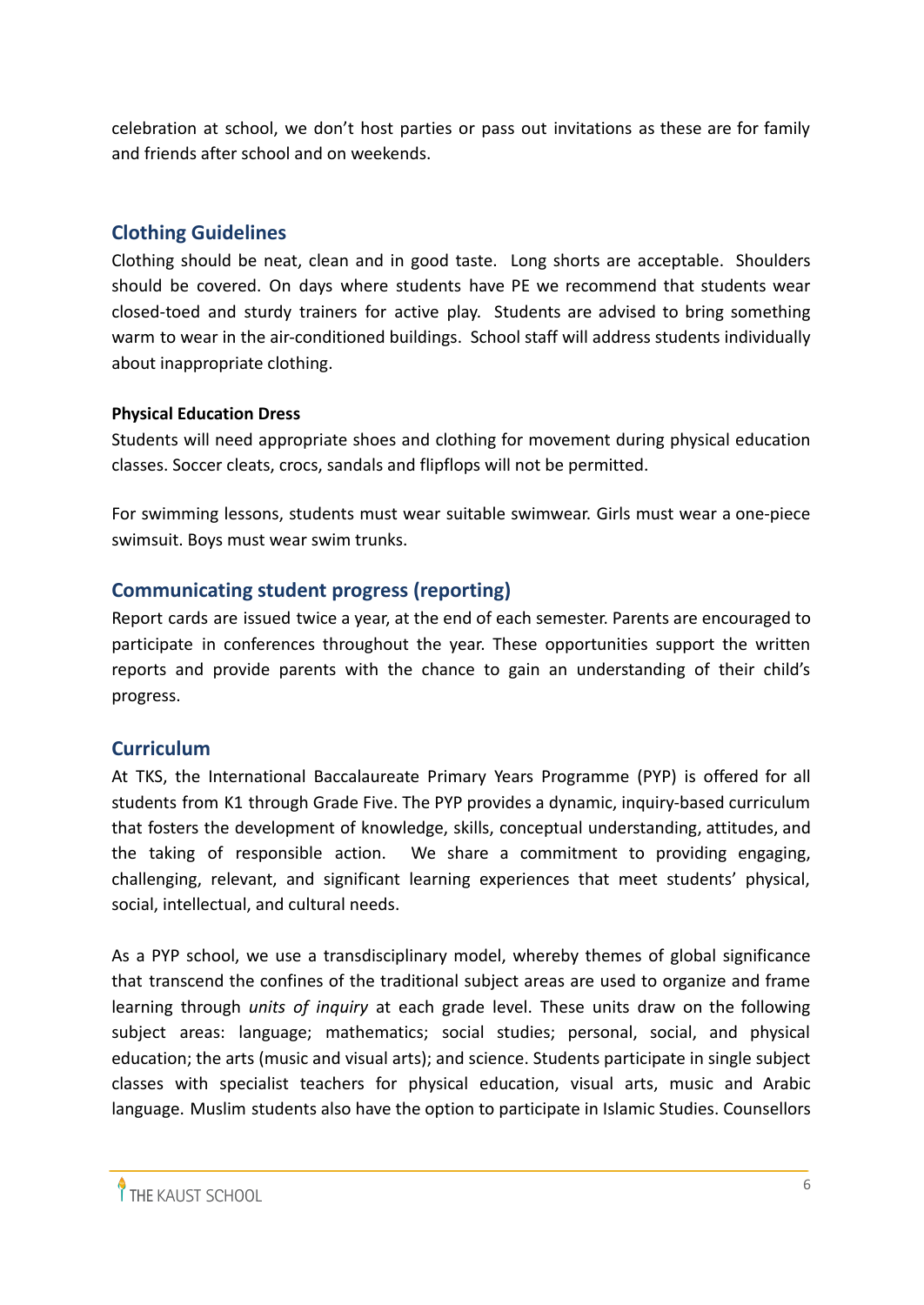and learning support teachers, as well as information technology and library media specialists, support learning and development across all areas of our curriculum.

As a PYP school, we are committed to structured, purposeful inquiry that engages students actively in their learning. In this way, students move from their current level of understanding to a new and deeper level. Students also learn in a variety of ways, including: exploring, wondering, and questioning; researching and seeking information; collecting data and reporting findings; seeking different perspectives; solving problems in a variety of ways; taking and defending a position. In addition to the variety of resources within the school, field trips also provide opportunities to use the local environment and KAUST facilities to enrich learning.

The language of instruction at TKS is English. All students are viewed as English language learners. Support is provided for students acquiring English as an additional language including a programme especially designed for students with limited or no experience with the English language. Students also participate in Arabic language classes four times a week, either as mother-tongue or as language acquisition.

# <span id="page-7-0"></span>**Health Office**

# **Contagious Illness**

If your child is diagnosed with a contagious illness, please contact the school nurse. Families will be notified if there is a risk of a student or teacher with a contagious illness in their child's class or cohort.

# **Illness or Injury**

The school nurse will take care of minor injuries and illnesses and will notify the parents. If more than minor care is required, parents will be called. In a medical emergency, the student will be taken directly to the Medical Clinic for treatment and parents will be notified.

# **Covid19 Safety**

The school adheres to KAUST HSE Covid19 safety guidelines. For information on this please see the [Keeping](https://hse.kaust.edu.sa/Services/Pages/covid-19.aspx) KAUST Safe website.

# **Medication**

If your child requires medication during the school day, please bring the medication - in its original container with the medical prescription - to the nurse's office. Medication may be administered at school by the school nurse, with written permission from the parents. Please refer to the school's [Administration](https://drive.google.com/a/thekaustschool.org/file/d/0B9-mIxcjUZbEMzRCUzBrTXRnTXM/view?usp=sharing) of Medication at School – A Guide for Parents. The nurse will ensure that the medication is listed in the child's health record. If your child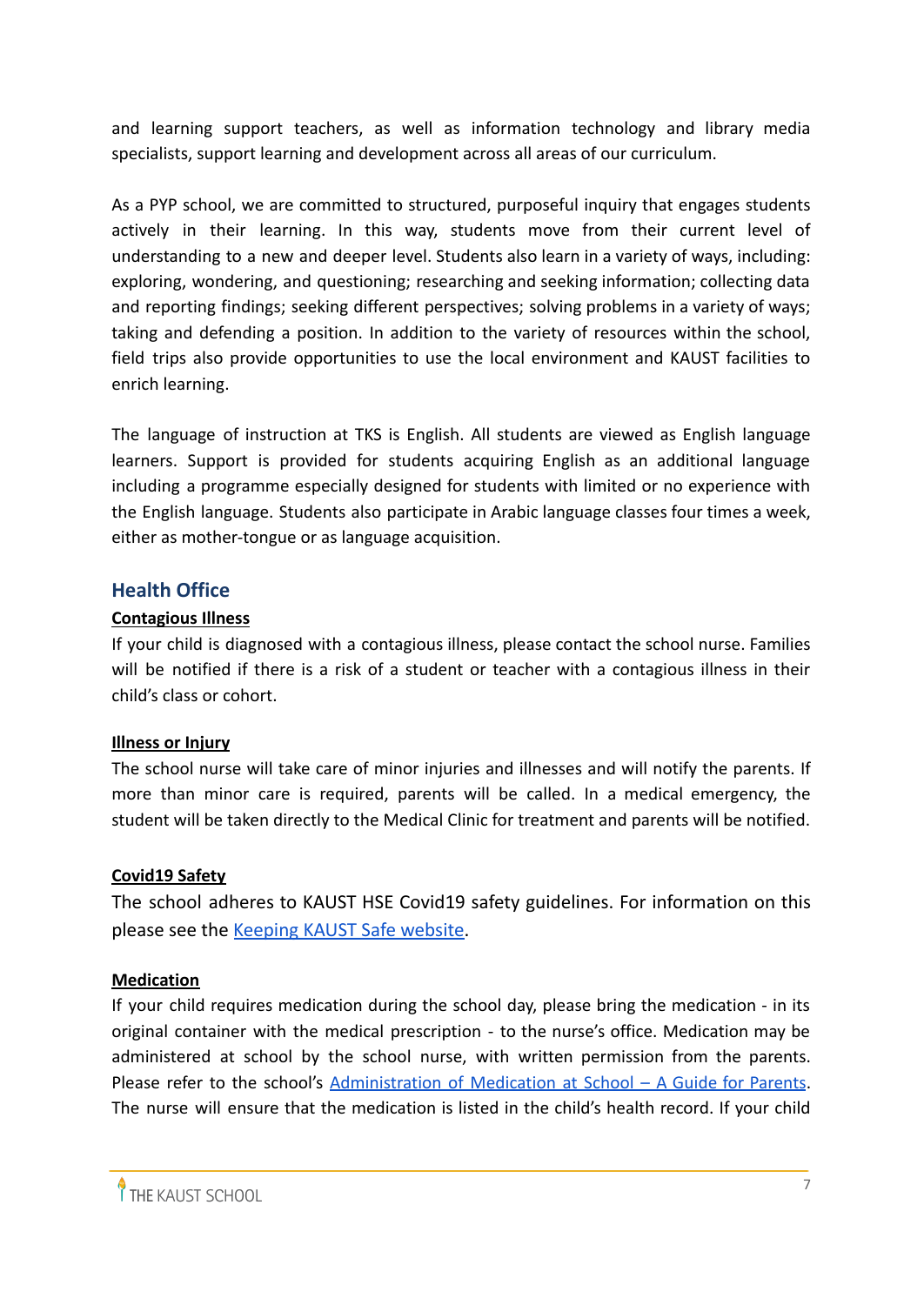requires medication daily, or has an occasional need for medication due to a chronic medical condition (i.e. asthma, bee sting or other allergy), please be sure you have correctly filled out the care plan form at intake and contact the school nurse to ensure that medication is readily available in case of an emergency.

#### **Care Plans**

Please contact the school nurse at your child's designated area if your child requires a Care Plan. For your child's safety, all care plans must be completed and submitted to the School Health Office before your child starts school and to be updated when changes arise. Students will not be allowed into the school building without having care plans completed.

#### **Immunization**

All students must be up to date with TKS required immunizations. The school nurse will reach out to parents when a student requires further vaccines. Parents will be required to provide the updated immunization record to the school nurse with the completed immunizations. Please note that students will not be allowed to attend school without meeting the immunization requirement.

#### **School Health Screening**

The KAUST School Health Office together with KAUST Health (KH) conducts vision, hearing and growth screening for all G1,G3 and G5 students**.** The health screening program is designed to identify and address preventable health issues with the potential to hinder students' learning ability. Health screening does not substitute regular medical check ups and will not screen for all medical conditions. Students whose measurements fall outside the expected range will be referred to KAUST Health for further assessment.

The screening takes place at TKS Health Office, students are screened individually and confidentiality is maintained. Only students with consent granted through the PowerSchool Portal will be screened.

# **Head Lice**

Schools occasionally experience outbreaks of head lice. Should this happen in your child's class, you will be notified by the school nurse. Students found to have head lice will be required to go home to be treated. The school nurse must verify that the student is free of head lice before s/he may return to the classroom.

# <span id="page-8-0"></span>**Home Learning**

#### **We believe:**

- Children should read for pleasure and/or be read to every day
- Family time is important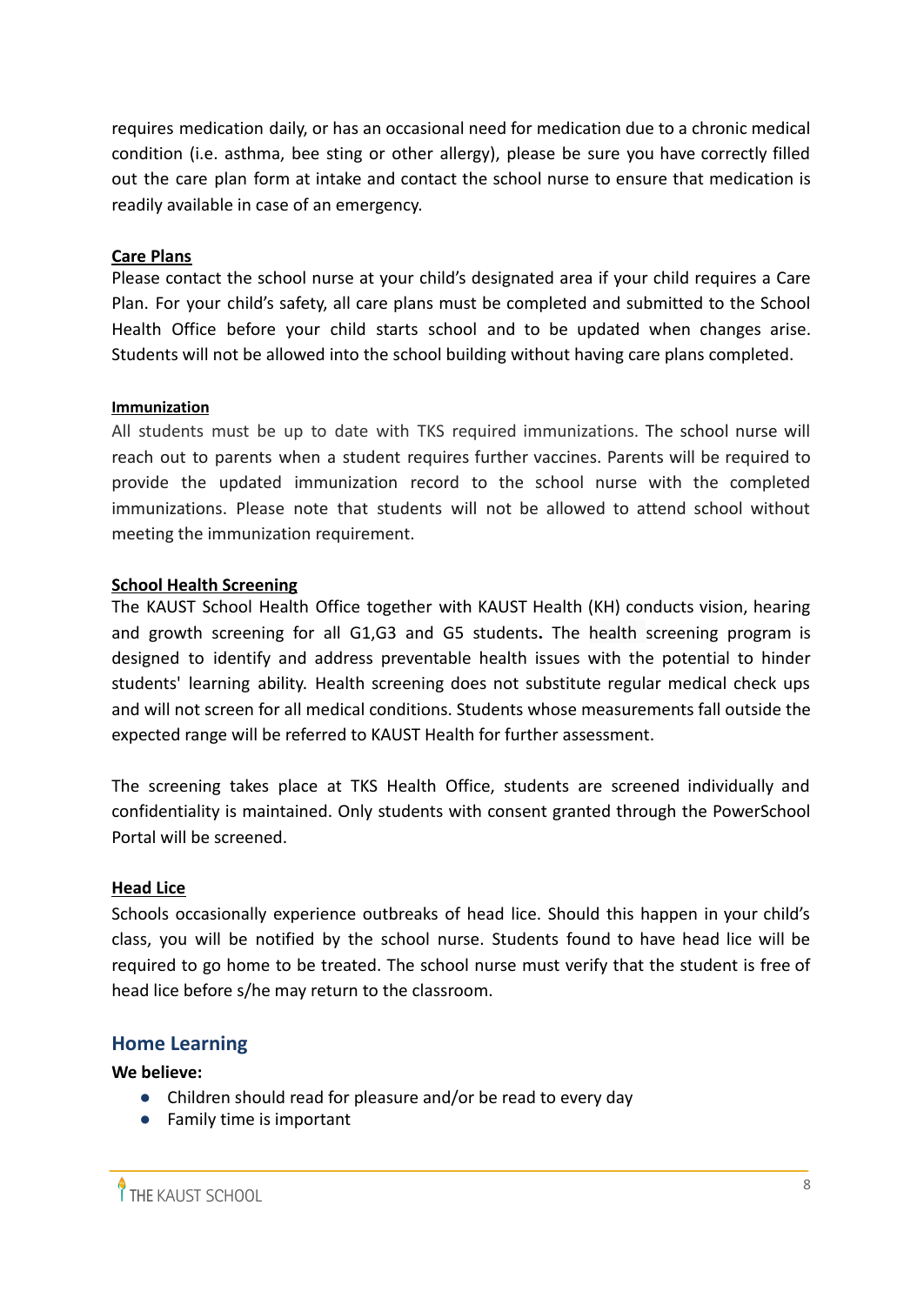- Children need active free play everyday
- Children should have a variety of opportunities to follow and develop their interests
- Home learning should include inquiry and exploration
- Home learning should extend learning from school to home in meaningful ways
- Children should be given time to develop a variety of talents and interests outside of the school day
- In developing lifelong reading habits

#### **Resources to support home learning:**

- Teachers will share curriculum updates with recommendations for the continuation of learning at home, as appropriate, through Seesa
- School and community libraries
- KAUST facilities recreation centres, parks and playgrounds, etc.

# <span id="page-9-0"></span>**Learning and Language Support**

At TKS we strive to accommodate students with diverse learning needs, to achieve their highest potential while celebrating their unique learning strengths and needs. Student Support services encompass academic and personal support that a student may require to assist them to develop their potential at TKS.

Student support services include:

- Learning Support
- English Language Learning (ELL)
- Talent and Enrichment
- Counselling
- Individualized Learning Program

# <span id="page-9-1"></span>**Lost and Found**

Lost and Found is located in the reception area. Please mark/label all items and check periodically for your child's missing items. Items not claimed after 30 days, and after a picture reminder to parents, will be donated to a government approved charity via the KAUST Reuse Center.

# <span id="page-9-2"></span>**Lunch / Snacks**

Within the daily schedule there will be two breaks set aside for eating/drinking. Please send some healthy snacks such as fruit, nuts or muesli bars for morning break to help your child make it through to the lunch break. Students have the option to bring lunch from home or to purchase lunch served by Tamimi Catering. Children can drink water whenever they need to. Water fountains are available along corridors for children to refill their bottles.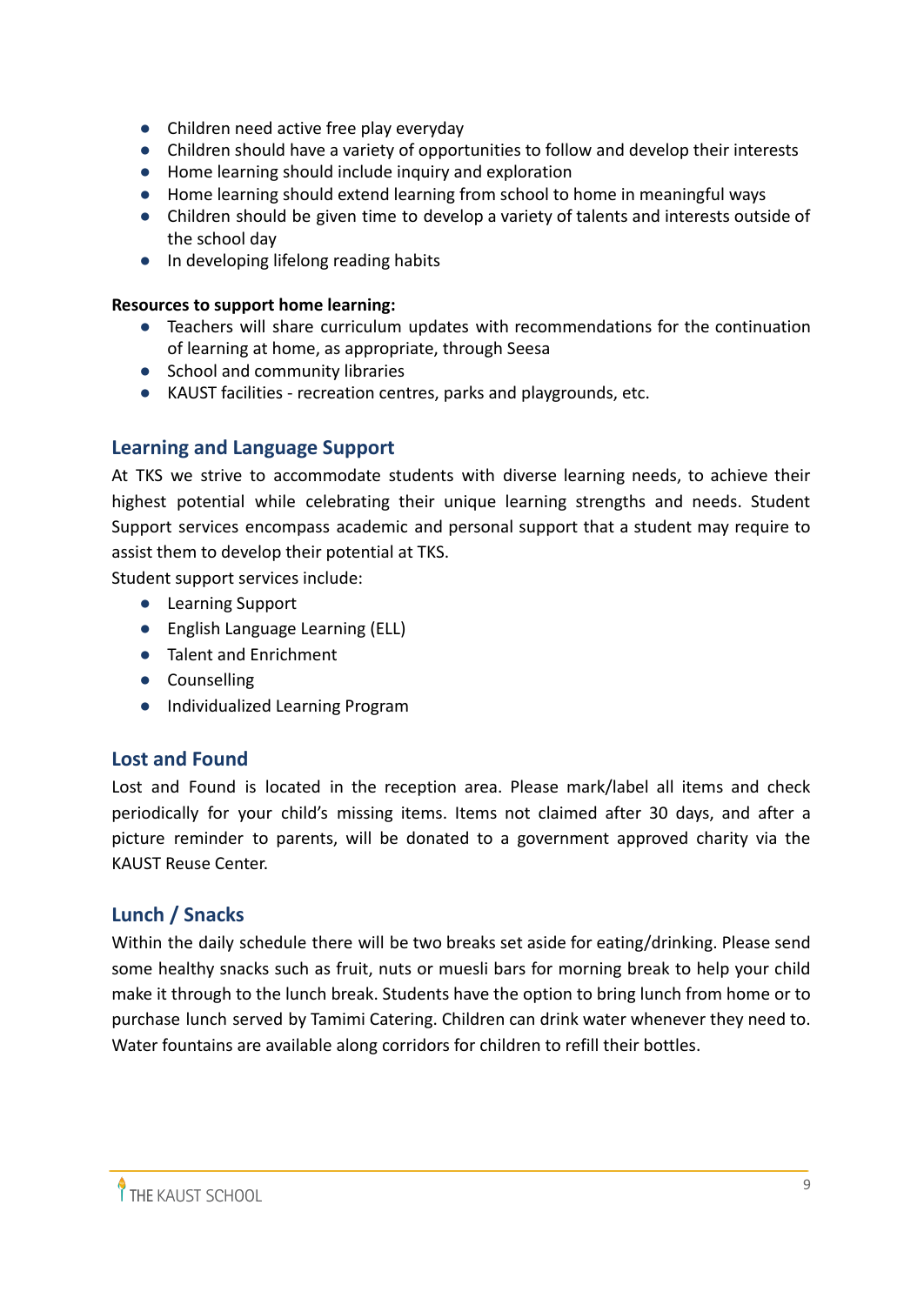# <span id="page-10-0"></span>**Library**

Students can check out books from the library on a regular basis. They have a weekly scheduled library time with their class and as we have open circulation, students have opportunities through the week to visit the library to change books and/or participate in a variety of activities/clubs. We have a collection of over 18,000 books, allowing students to choose chapter books, non-fiction (information) books, picture books, ready to read books, magazines, and online database subscriptions. We also have Arabic and Home Language books, as well as a range of eBooks accessible through two platforms - Wheelers and Sora.

Parents can personally check out up to 10 books for their family, and access the databases and ebooks. Contact the librarian(s) to ask for further information on downloading the Destiny Discover App, to access all these resources.

# <span id="page-10-1"></span>**Mother Language Language Program**

The KAUST School offers mother tongue support for students in GES. A student who is eligible for mother tongue support classes must have at least one parent who is fluent in the language. We believe that mother tongue language maintenance and development has a number of benefits including:

- Multilingualism
- Enhances students' ability to access the language learning pathways and the IB curriculum
- Fosters cultural identity and esteem for the language and literature of the mother tongue
- Supports transitions to future communities and education systems, including home country

The establishment of a mother tongue language class in the PYP is coordinated by the Mother Tongue Coordinator and approved by the Principal. For children participating in the PYP, two 'blocks' per week are available for students to study in their mother tongue during the two Enrichment lessons. In addition, school facilities may be used after school for mother tongue classes.

# <span id="page-10-2"></span>**Parent Communication**

Parents are our partners in the education of our students. We value your input and strive to maintain open communication on a regular basis. We encourage parents to volunteer their time and talents. Communication with parents can take the form of email, newsletters shared through Seesaw, conferences, curriculum nights, phone calls, and the school-wide newsletter, The Wave. Conferences will take place two times a year, in the fall and in the spring. Report cards are issued at the end of each semester. Please keep in mind that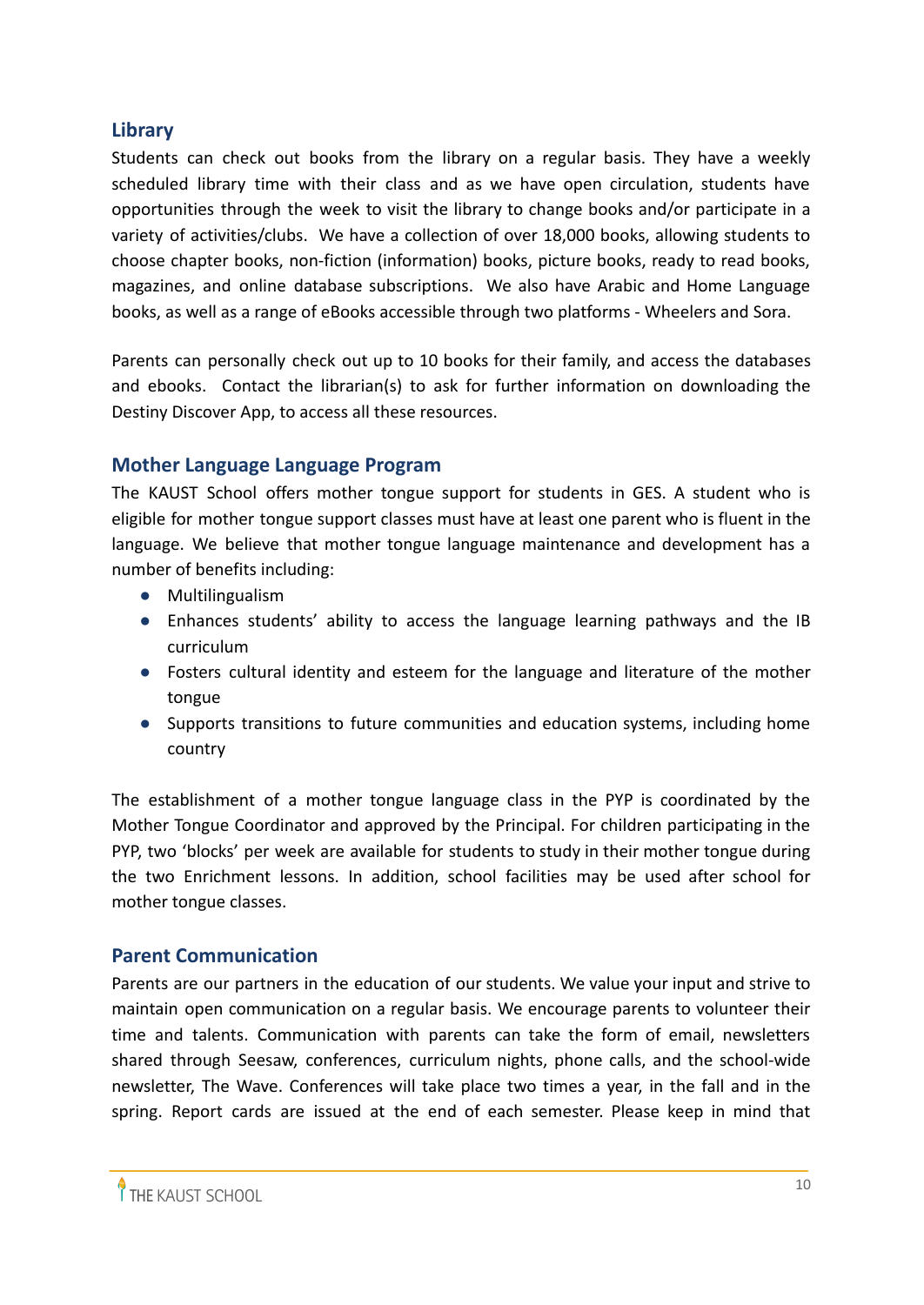individual contact with teachers should take place outside of instructional time. We recommend emailing your child's teacher to make appointments for visits. To ensure that parents receive communications from school, it is essential that parent contact information is up-to-date in the Powerschool Parent Portal. It is parent's responsibility to ensure this information is current and accurate.

# **Personal Possessions / Valuables**

Students are responsible for all items brought to school. The School cannot be responsible for items brought from home. Please leave valuables, including items such as trading cards and slime, at home.

Mobile phones are not to be used during school hours. In the classroom, cell phones must be properly stowed and turned off. Students not following these guidelines will have their phone turned in to the school office. Parents will need to visit the school office in order to have the phone returned.

Personal devices (e.g. Smart Phones and Tablets) should be out of sight in a bag and turned off or on 'silent' during the school day (7:45 am – 3:10 pm). Students in need of contacting home during the school day are encouraged to use the handset at the main office or at reception. Under exceptional circumstances, they may use their device with teacher approval.

To ensure safety, anything that could serve as a weapon is prohibited on school grounds.

# <span id="page-11-0"></span>**Prayer**

Students are provided time to pray at school on Sunday, Monday, Wednesday and Thursday from 2:00-2:15. The Islamic Studies teachers oversee prayer and teach the students the routines and procedures. The school provides students with supplies for prayer (headscarves and prayer mats).

Students who do not pray are given time to engage in quiet activities, including reading, in the classroom.

# <span id="page-11-1"></span>**Ramadan**

The Holy Month of Ramadan is a special time in Saudi Arabia and the school makes arrangements for students who want to observe this important period. All academic programs continue during Ramadan. Provisions are made to support students who are fasting, including providing a separate space when classmates are eating. All students will be given advice regarding conduct and dress during this time.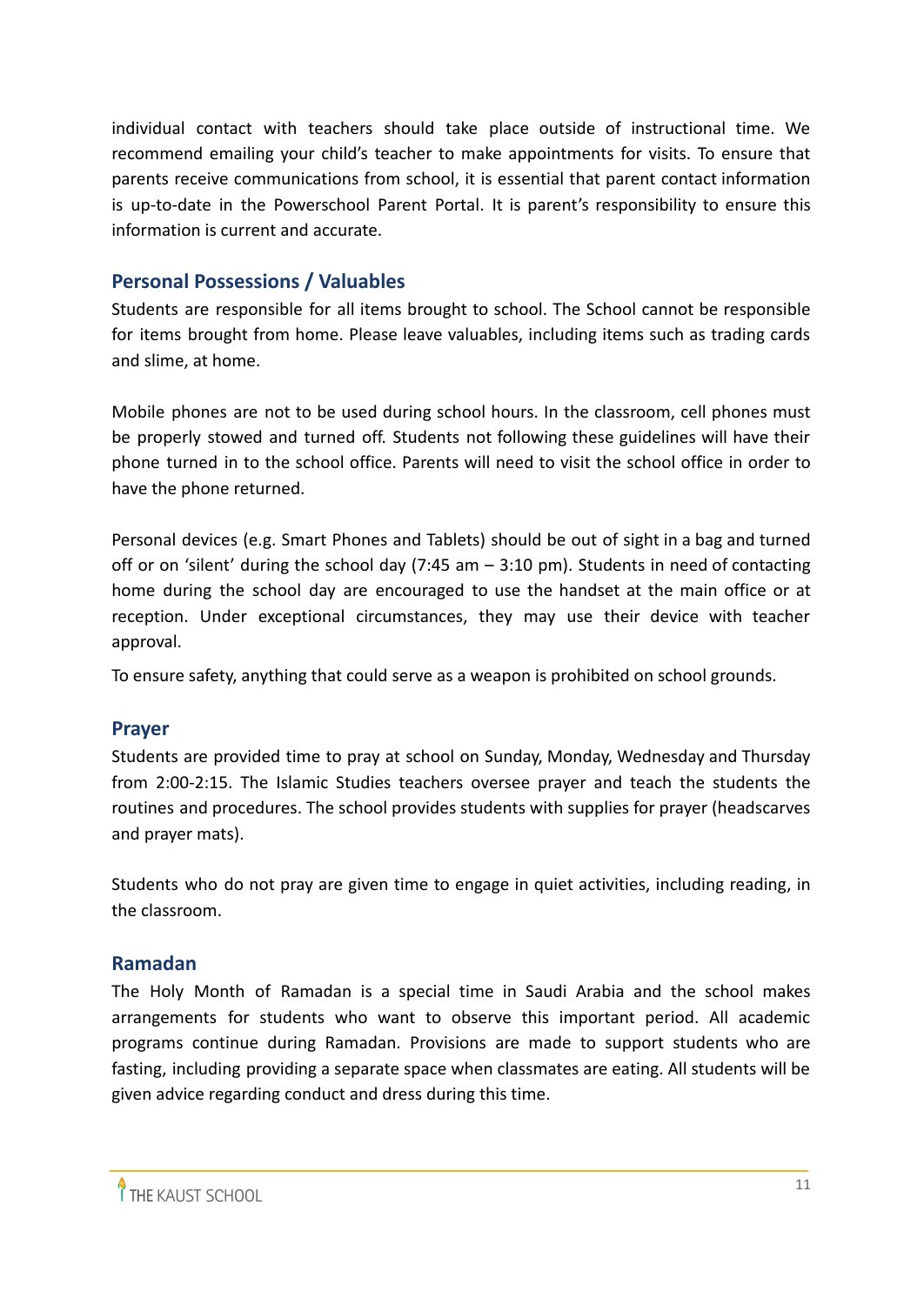# <span id="page-12-0"></span>**Respectful Learning Community**

As learners in GES, our students have rights and responsibilities. First and foremost, students have the right to learn and play in a safe, clean and respectful environment. With this right, they are inherently responsible to actively contribute to a safe, clean and respectful learning environment to promote the well-being of all learners. "Well-being… encomapsses physical, emotional, cognitive, spiritual and social health and development, and contributes to an understanding of self, to developing and maintaining relationships with others, and participation in an active, healthy lifestyle." (IBO PSPE Scope and Sequence, 2009)

#### **Relationships**

As an IB school, the attributes of the IB learner profile are central to our learning and teaching. The development of these attributes supports a foundation from which we create strong relationships built on trust, respect and understanding. As IB students and teachers, we strive to be

- **Inquirers** who know how to learn independently and with others.
- **Thinkers** who exercise initiative in making reasoned, ethical decisions.
- **Communicators** who collaborate effectively, listening carefully to the perspectives of other individuals and groups with the intent to understand.
- **Principled** by acting with integrity and honesty, taking responsibility for actions and consequences.
- **Open-minded** by appreciating personal cultures and histories, as well as the values and traditions of others.
- **Caring** by showing empathy, compassion and respect.
- **● Risk-takers** who are resourceful and resilient in the face of challenge.
- **● Balanced** by understanding the importance of balancing different aspects of life intellectual, physical and emotional.
- **● Reflective** by exhibiting a growth mindset when thinking about mistakes and considering the next steps to support learning and strengthen relationships.

#### **Behavioral Expectations**

This table outlines expectations for behavior around the school.

| <b>Show integrity &amp; make good</b><br>choices.                               | Inspire and be inspired.                                                               | Are resourceful and<br>responsible learners.           |
|---------------------------------------------------------------------------------|----------------------------------------------------------------------------------------|--------------------------------------------------------|
| <b>Everywhere</b>                                                               | <b>Everywhere</b>                                                                      | <b>Everywhere</b>                                      |
| hands<br>Keep<br>to<br>ourselves<br>&<br>follow<br>to<br>Listen<br>instructions | Be a role model<br>Tell the truth about<br>choices made #Ownit!<br>growth<br>Have<br>a | Be safe<br>yourself,<br>Respect<br>others and property |
| Choose words carefully,                                                         |                                                                                        |                                                        |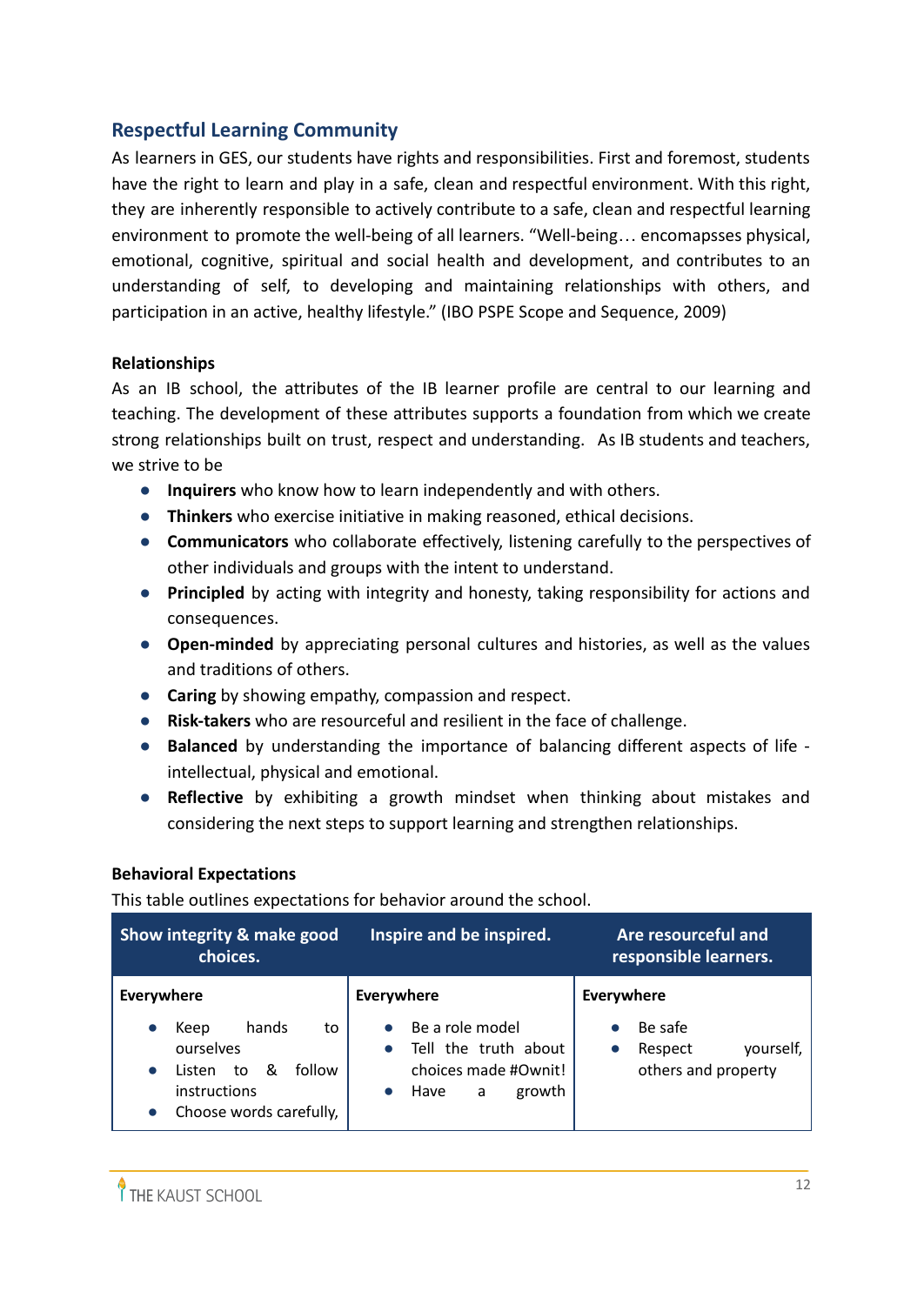| words are powerful<br>Show<br>common<br>courtesy                                                                                                                        | mindset                                                                                                                                                   |                                                                                                                                                                                |
|-------------------------------------------------------------------------------------------------------------------------------------------------------------------------|-----------------------------------------------------------------------------------------------------------------------------------------------------------|--------------------------------------------------------------------------------------------------------------------------------------------------------------------------------|
| Playground<br>Play inclusive and fair<br>games<br>Problem solve<br>$\bullet$<br>Take turns and share<br>equipment                                                       | Playground<br>Invite others to play<br>Create<br>fun<br>games<br>with friends                                                                             | Playground<br>Use equipment for its<br>intended purpose<br>Return equipment                                                                                                    |
| <b>Bathroom</b><br>Knock before entering<br>a stall<br>Leave lights on<br>Throw paper towels in<br>the bin<br>Take care of business<br>and then return to<br>class      | <b>Bathroom</b><br>Leave the restroom<br>clean for others<br>Use paper sensibly<br>Respect the people<br>who<br>maintain<br>and<br>clean these spaces     | <b>Bathroom</b><br><b>Use</b><br>soap<br>wash<br>to<br>hands<br><b>Visit</b><br>the<br>restroom<br>during breaks<br>If you find something<br>broken, report it to a<br>teacher |
| <b>Cafeteria</b><br>Only eat Tamimi food if<br>$\bullet$<br>you brought a lunch<br>ticket<br>Use an inside voice<br>hand<br>signals<br>Use.<br>(seconds, water, toilet) | <b>Cafeteria</b><br>Eat a balanced meal<br>Appreciate the food<br>$\bullet$<br>and water we have<br>Take only what you<br>$\bullet$<br>think you will eat | Cafeteria<br>Clean food spills off<br>tables and floors<br>Walk (even on Burger<br>Tuesday)<br>Look and listen for the<br>$\bullet$<br>signal and then push in<br>your chair   |
| <b>Hallway</b><br>Move aside for others<br>walking by (slide to the<br>right)<br>Speak quietly (whisper<br>voice)                                                       | <b>Hallway</b><br>Hold doors open for<br>others<br>Help others if they've<br>dropped something                                                            | <b>Hallway</b><br>Arrive on time                                                                                                                                               |
| <b>Circle Theater</b><br>Listen respectfully<br>Bottoms on chairs                                                                                                       | <b>Circle Theater</b><br>encouraging<br><b>Be</b><br>an<br>audience member<br>Participate<br>when<br>appropriate                                          | <b>Circle Theater</b><br>Move carefully on the<br>stairs                                                                                                                       |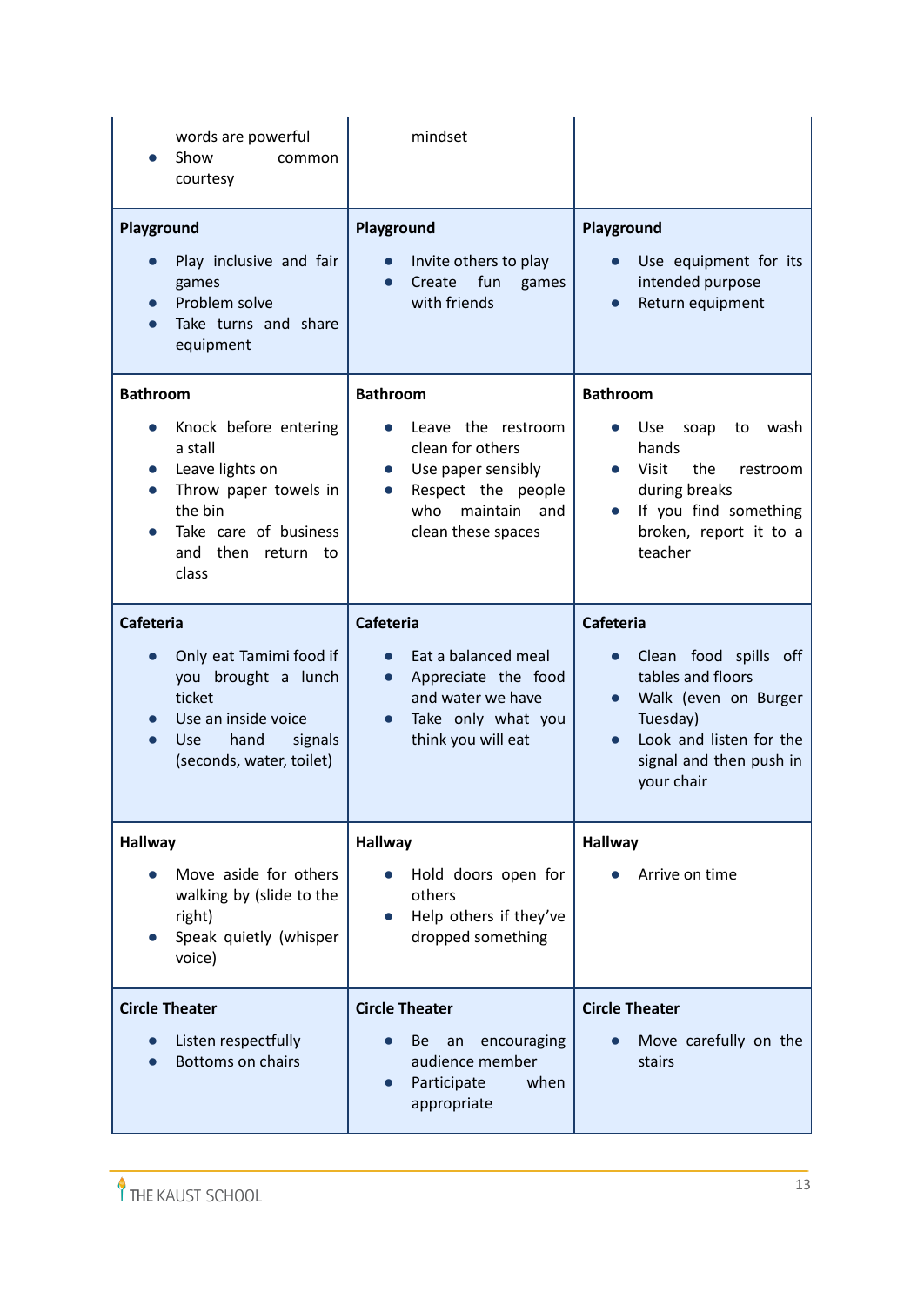| <b>Bus</b>                                                                                                                                    | <b>Bus</b>                                                                   | <b>Bus</b>                                                                              |
|-----------------------------------------------------------------------------------------------------------------------------------------------|------------------------------------------------------------------------------|-----------------------------------------------------------------------------------------|
| Keep feet and hands<br>where they belong<br>Stay seated when the<br>bus is moving<br>Wear a seatbelt<br>Talk at an appropriate<br>noise level | Show appreciation to<br>our bus drivers and<br><b>TAs</b><br>Be a role model | Take<br>care<br>0t<br>our<br>belongings<br>Respect the safety of<br>everyone on the bus |

#### **Positive Behavior**

We name, model and reinforce positive behaviors throughout the school. This creates opportunities to provide timely feedback when students are making good choices. Teachers and students often draw connections between these behaviors and the attributes of the IB learner profile. For example, if a child invites a classmate who is alone to play, he might be a *caring communicator*. Or if a child uses conflict resolution strategies when collaborating on a project, she might be a *principled thinker*.

#### **Inappropriate Behavior**

At GES, we believe *our choices have consequences*. Sometimes our choices will lead to positive results in our learning and interactions with others. Other times, however, the consequences will lead to negative interactions. Acting in a way that results in situations that are unsafe, uncaring or irresponsible will have a consequence depending on the type of inappropriate behavior. We believe logical consequences that are developmentally appropropriate promote a safe, caring and positive learning environment. Below are descriptions of the three levels of inappropriate behavior at GES.

| Level 1<br>These behaviors are viewed as minor behavioral concerns and are managed by the GES staff<br>member who observed the behavior.                                                                                                            |                                                                                                                                                                                                                             |  |  |  |
|-----------------------------------------------------------------------------------------------------------------------------------------------------------------------------------------------------------------------------------------------------|-----------------------------------------------------------------------------------------------------------------------------------------------------------------------------------------------------------------------------|--|--|--|
| <b>Examples of behaviors</b><br>Poor sportsmanship<br>Unintentional pushing or tripping<br><b>Teasing</b><br>Running or talking loudly in the hallway<br>$\bullet$<br>Persistent lateness to class<br>Off-task behaviors<br>Dishonesty<br>Littering | <b>Examples of consequences</b><br>Reminder about agreements<br>Encouragement to modify behavior<br>$\bullet$<br>Reflection time or time out<br>$\bullet$<br>Loss of opportunities for short period<br>$\bullet$<br>of time |  |  |  |
| Examples of support for the child at school<br>Monitor child's behavior after the<br>situation has been resolved<br>Check in with the child before she/he                                                                                           | Communication<br>No communication beyond the GES<br>staff member and child                                                                                                                                                  |  |  |  |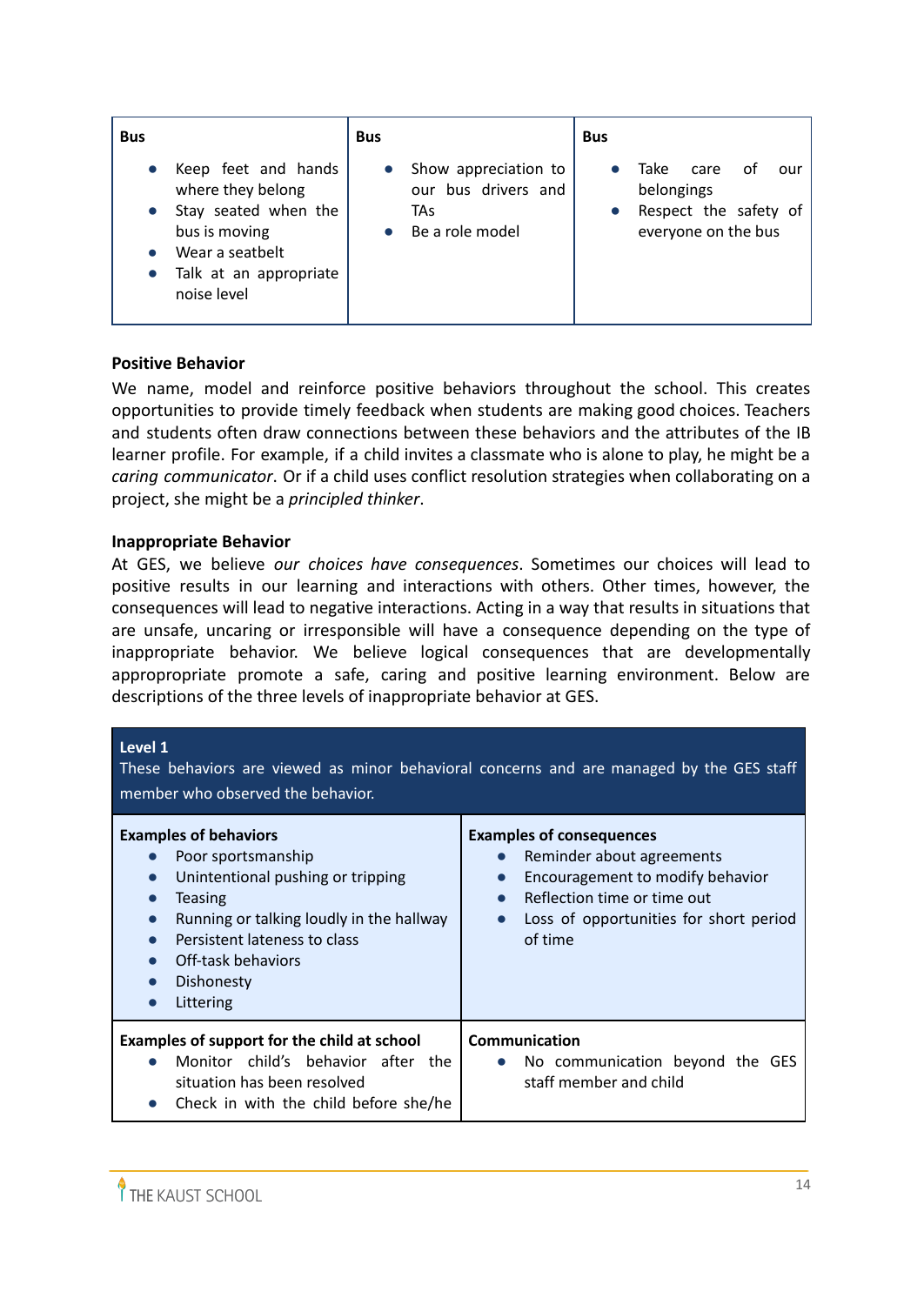| transitions to the next activity                                                                                                                                                                                                                                  |                                                                                                                                                                                                                                                                                                                                                          |  |  |
|-------------------------------------------------------------------------------------------------------------------------------------------------------------------------------------------------------------------------------------------------------------------|----------------------------------------------------------------------------------------------------------------------------------------------------------------------------------------------------------------------------------------------------------------------------------------------------------------------------------------------------------|--|--|
| <b>Level 2</b><br>These behaviors are viewed as moderately serious behavioral concerns and are managed by the<br>GES staff member who observed the behavior in consultation with the homeroom teacher.                                                            |                                                                                                                                                                                                                                                                                                                                                          |  |  |
| <b>Examples of behaviors</b><br>Repeated level 1 behaviors<br>Swearing<br>Pushing, tripping, hitting, kicking, etc.<br>Indirect bullying<br>$\bullet$<br>Writing<br>offensive<br>unwanted<br><b>or</b><br>messages<br>Defacing property<br>$\bullet$              | <b>Examples of consequences</b><br>Reflecting on the behaviors the need to<br>be modified<br>Restriction of opportunities<br>$\bullet$<br>Reflection time or time out<br>$\bullet$<br>Time in buddy classroom<br>$\bullet$                                                                                                                               |  |  |
| Examples of support for the child at school<br>staff<br>member<br><b>GES</b><br>supports<br>or<br>facilitates apology<br>Reflection sheet<br>$\bullet$<br>Homeroom teacher consults with the<br>$\bullet$<br>counselor and/or AP                                  | Communication<br>Inform homeroom teacher<br>Homeroom teacher or single subject<br>$\bullet$<br>teacher informs the child's parents, if<br>necessary<br>Homeroom teacher or single subject<br>$\bullet$<br>teacher logs concern in PowerSchool                                                                                                            |  |  |
| Level 3<br>These behaviors are viewed as serious behavioral concerns. Once the situation is under control,<br>the GES staff member who observed the situation will bring the child to the assistant principal or<br>principal for immediate support.              |                                                                                                                                                                                                                                                                                                                                                          |  |  |
| <b>Examples of behaviors</b><br>Repeated level 2 behaviors<br>$\bullet$<br>Endangering self or others<br>$\bullet$<br>Repetitive and blatant defiance<br>Physical<br>or verbal<br>harassment<br><b>or</b><br>bullying<br>Identity theft<br>Inappropriate tech use | <b>Examples of consequences</b><br>Conference<br>between<br>principal<br><b>or</b><br>assistant principal, parent, student and<br>teacher<br>Replacement or repair of damaged<br>$\bullet$<br>property<br>opportunities<br>Restriction<br>0f<br>and<br>activities<br>Internal or external suspension<br>$\bullet$<br>Referral for expulsion<br>$\bullet$ |  |  |
| Examples of support for the child at school<br>Teacher supports or facilitates apology<br>Reflection sheet<br>Individual<br>counseling<br>focusing<br>on<br>personal and social skill development<br>Solution circle                                              | Communication<br>Teacher informs the assistant principal<br>or principal<br>Assistant principal or principal consults<br>$\bullet$<br>with the child and homeroom teacher<br>Assistant principal or principal logs the<br>incident in PowerSchool<br>Teacher consults with the learning<br>support department                                            |  |  |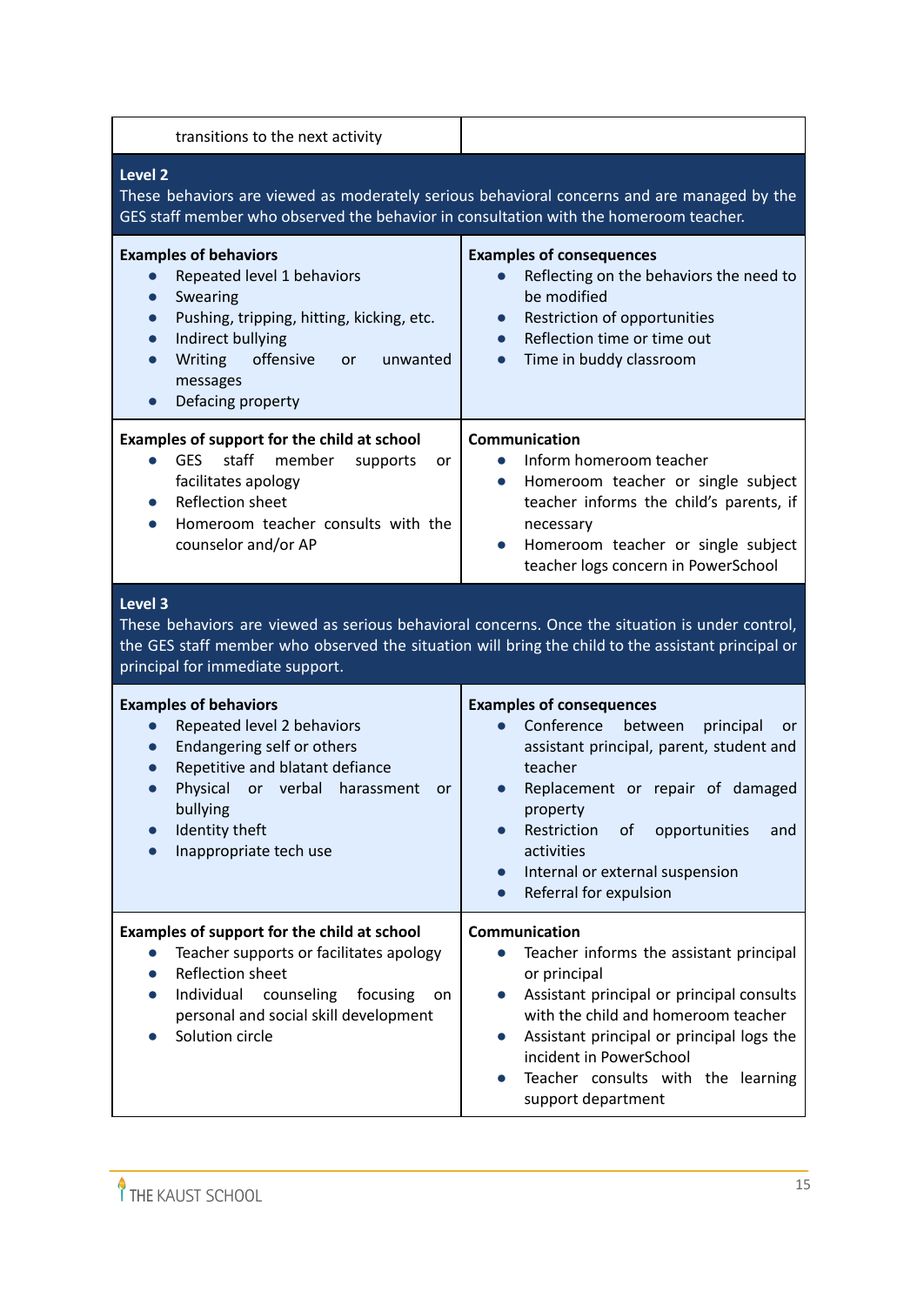|  | Parents informed (email, phone or in  <br>person) |
|--|---------------------------------------------------|
|--|---------------------------------------------------|

#### **Harassment, bullying and disruptive antisocial behavior**

GES defines harassment as any verbal or physical act, or written message — including those that are electronically transmitted  $-$  that has one or more of the following effects:

- **○** Physically harms a student or damages a student's property.
- **○** Substantially interferes with a student's emotional growth or education.
- **○** Creates an intimidating or threatening environment.

Bullying is intentional, repeated harassment toward another person or people in multiple settings. For example, hitting, name-calling, shunning, and shaming are all forms of bullying. Spreading rumors, gossiping, and making threats are also forms of bullying.

All instances of harassment, bullying and/or other forms of disruptive behavior by an individual or group will be taken seriously and dealt with sensitively. Students and parents are asked to share their concerns with the child's homeroom teacher or one of our school counselors. A school counselor or principal will become involved, as required.

Positive social behavior can be supported and modeled by parents through communicating regularly with their children about their learning and experiences at school. This regular communication helps children cultivate positive relationships at school.

#### <span id="page-16-0"></span>**Shark Shares and Musical Showcases**

During typical school years, Shark Shares assemblies organized by homeroom classes approximately once per month. Musical showcases are open to all students and typically occur a couple times a month during a lunch recess. Both gatherings are student led and provide a regular forum for students to share and celebrate their learning amongst their elementary school peers. As building understanding and strengthening partnerships within the community are important to GES, parents are welcome to attend, particularly when their child is sharing.

# <span id="page-16-1"></span>**School Hours**

| Sunday, Monday, Wednesday and Thursday: | $07:45 - 3:00 \text{ pm}$ |
|-----------------------------------------|---------------------------|
| Tuesday (Early Release Day)             | $07:45 - 2:00 \text{ pm}$ |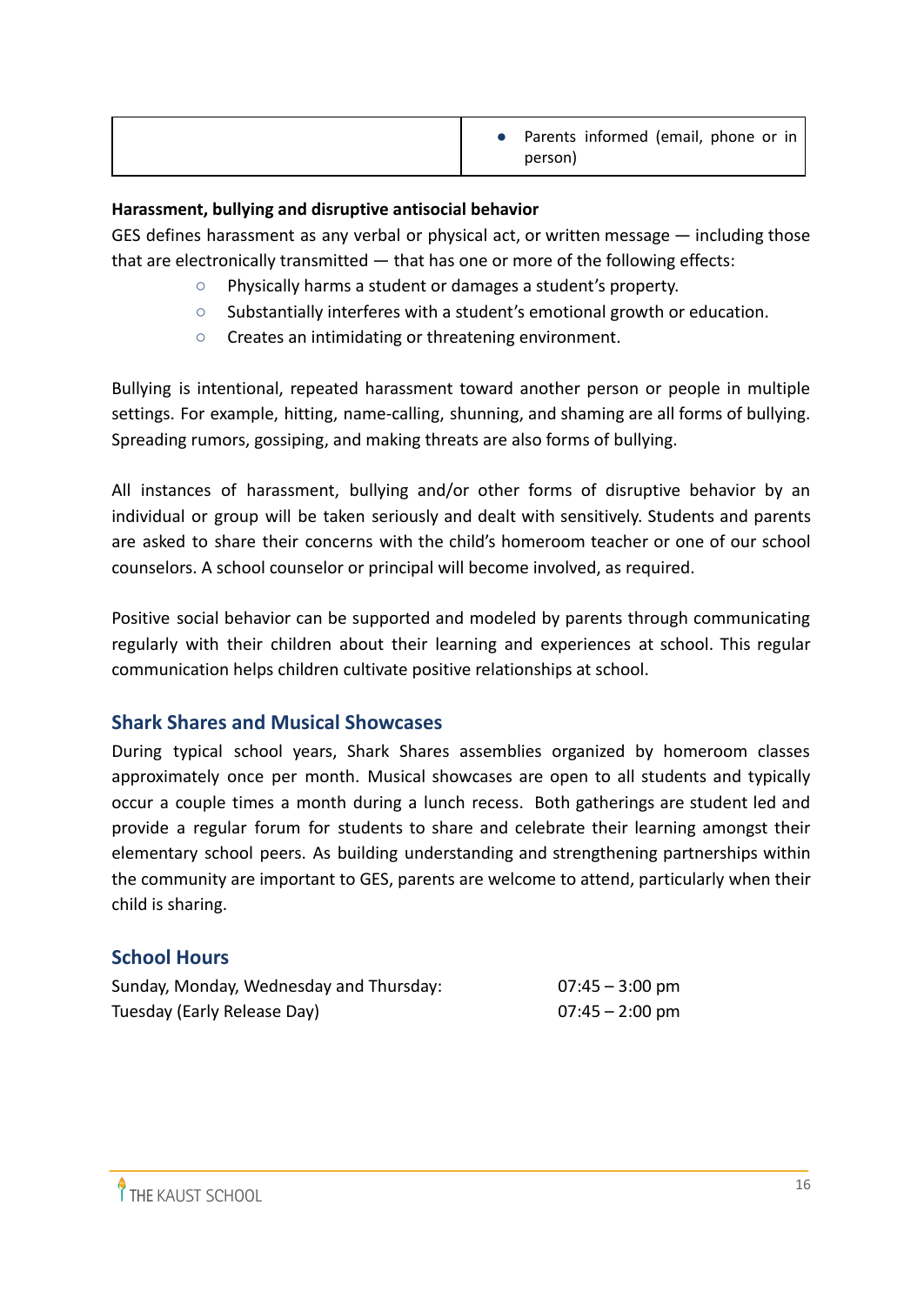#### <span id="page-17-0"></span>**Sun Safety**

Children play outdoors everyday and there are a number of shaded spots available around the playground. Additionally, the gym and library are often open should a child want to remain indoors during a recess.

It is recommended to apply sunscreen before your child comes to school. If you wish to leave sunscreen in the classroom for re-application, please label this clearly with your child's name. Your child is also encouraged to leave a hat at school to wear when outdoors.

# <span id="page-17-1"></span>**Technology**

At GES we believe that technology enhances inquiry and supports personalized learning. Educators empower students to become creative and responsible digital citizens by providing deliberate and purposeful learning experiences. Students have the responsibility to follow the *GES [Responsible](https://docs.google.com/document/d/1I5EquSBQ0-sjUvrTYXvBnn3tUcgvDJKuCU3hwV2-1P4/edit?usp=sharing) Technology Use Guidelines* which are shared with parents and explored by teachers and students.

The KAUST School has a one-to-one device program across the elementary school. These devices are integrated into the curriculum to enhance learning experiences, empowering students to create, connect and collaborate. The devices are a combination of iPads (Grades 1 and 2) and Macbooks (Grades 3 - 5). They are provided by the school and are used by the students at various times throughout the school day. The devices remain in school and may not be taken home by the students.

# <span id="page-17-2"></span>**Transitions**

#### **Transitions**

GES has structures and processes in place to support students' transitions between divisions (Kindergarten -> Grade 1, Grade 5 -> Grade 6) and into and out of the school. This includes information sessions for students and parents, visits to classrooms with teachers and support groups, as needed. If your child will be transitioning into, through or out of the school, the homeroom teacher or a counselor will contact you with more information.

#### **New Students**

The KAUST School (TKS) welcomes students from a wide range of countries, backgrounds and abilities who wish to study an international curriculum (International Baccalaureate, IB) and receive an English-language education. Following acceptance into the school, families are required to set up an intake appointment to ensure appropriate classroom placement.

#### **Exiting students**